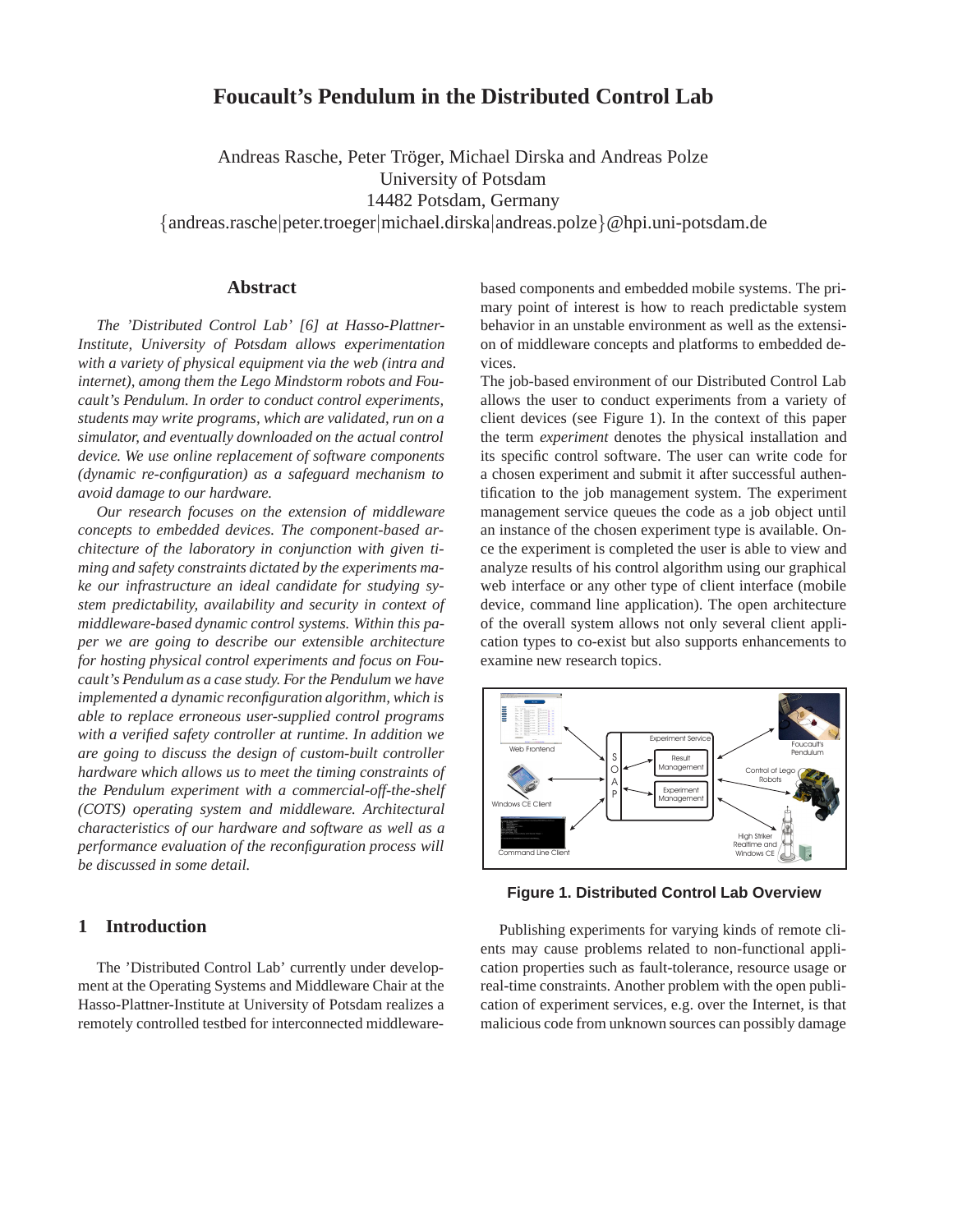physical experiment equipment. We use analytic redundancy to deal with those issues and have implemented several observation techniques to monitor behavior of user code including replacement strategies in case of malicious code. Dynamic reconfiguration is being used as a safe-guard mechanism for code submitted by external users, so that damage to the experiment can be avoided.

This paper concentrates on our Foucault's Pendulum experiment. Within this experiment an user is able to practice writing control algorithms for real-time control problems. The goal of the experiment is to accelerate a iron pendulum with an electro magnet having only information from 2 orthogonal light barriers in the center of the oscillation (see figure 4). Within this paper we also cover some technical details concerning driver and hardware architecture of the pendulum controller. The results of the experimental evaluation as well as the measurement results of reconfiguration times will indicate the appropriateness of our approach.

The remainder of the paper is structured as follows: The subsequent Section 2 describes the management architecture of our *Distributed Control Lab*. Section 3 outlines details of the pendulum control experiment including hardware and driver details. Section 4 covers our approach for online observation and reconfiguration of control applications with stringent safety constraints. Related work is provided in Section 5. The final Section concludes the paper and discusses future work.

# **2 The Distributed Control Lab Architecture**

The architecture of our Distributed Control Lab (DCL) consists of a frontend interface for different types of end user applications and the framework management backend part.

The DCL offers Web Services-based (SOAP) interfaces to allow several types of user interface applications to connect regardless of their hardware and software architecture. Until now we have implemented three different user interfaces including a web-based client, a command line client and a graphical Windows CE client.

At the Web Services interface, requests for an experiment usage are abstracted as *jobs*. The internal representation of a job object contains the requested experiment type, a reference to user details and the code to be executed. Our framework ensures the serial execution of jobs on managed experiments. Results of experiment runs are post-processed and stored in the framework.

The DCL backend consists of three main parts. Authentication of users is realized in a separate component - the ticket server. The second component - the experiment manager - queues request for experiment usages from users and manages instances of experiments. A result manager keeps track of execution states of jobs and stores results of experiment runs. The central components of the DCL have been implemented on Microsoft's .NET plattform.



**Figure 2. Message Flow in DCL**

Figure 2 shows the parts of the DCL architecture including timely ordered message flow. Behind the SOAP interface the main components of the DCL perform their communication with .NET Remoting mechanisms. Experiments are attached to the management system by registration, using a .NET Remoting interface.

The three main components will be described in more detail in the following.

### **2.1 Ticket Server**

The Ticket Server as part of the DCL management architecture is responsible relating executed jobs with a physical end user. The ticket server implements user authentification mechanisms and will eventually implement other user related functionalities such as billing or role settings.

All jobs in the DCL system are represented by unique *tickets*. All other parts of the DCL architecture (Experiment Controller, Experiment Manager, Result Manager) use those tickets. The decoupling of the user identity offers a flexible solution since authentification mechanisms and functional extensions are independent from the rest of the system.

Every user in the DCL system can own a list of tickets. Each ticket represents an experiment job that was queued by a particular user. For every start of a new experiment run he needs a fresh ticket, which is returned and added to his list if the authentification was successful. The retrieval of the list of allocated tickets is also protected through authentification. The typical steps in an experiment run are illustrated in figure 2 :

1. The user authenticates himself in the DCL frontend, which sends the data to the ticket server. This happens when a user starts a new experiment (new ticket required) or if the user wants to see his current list of queued experiments (ticket list required).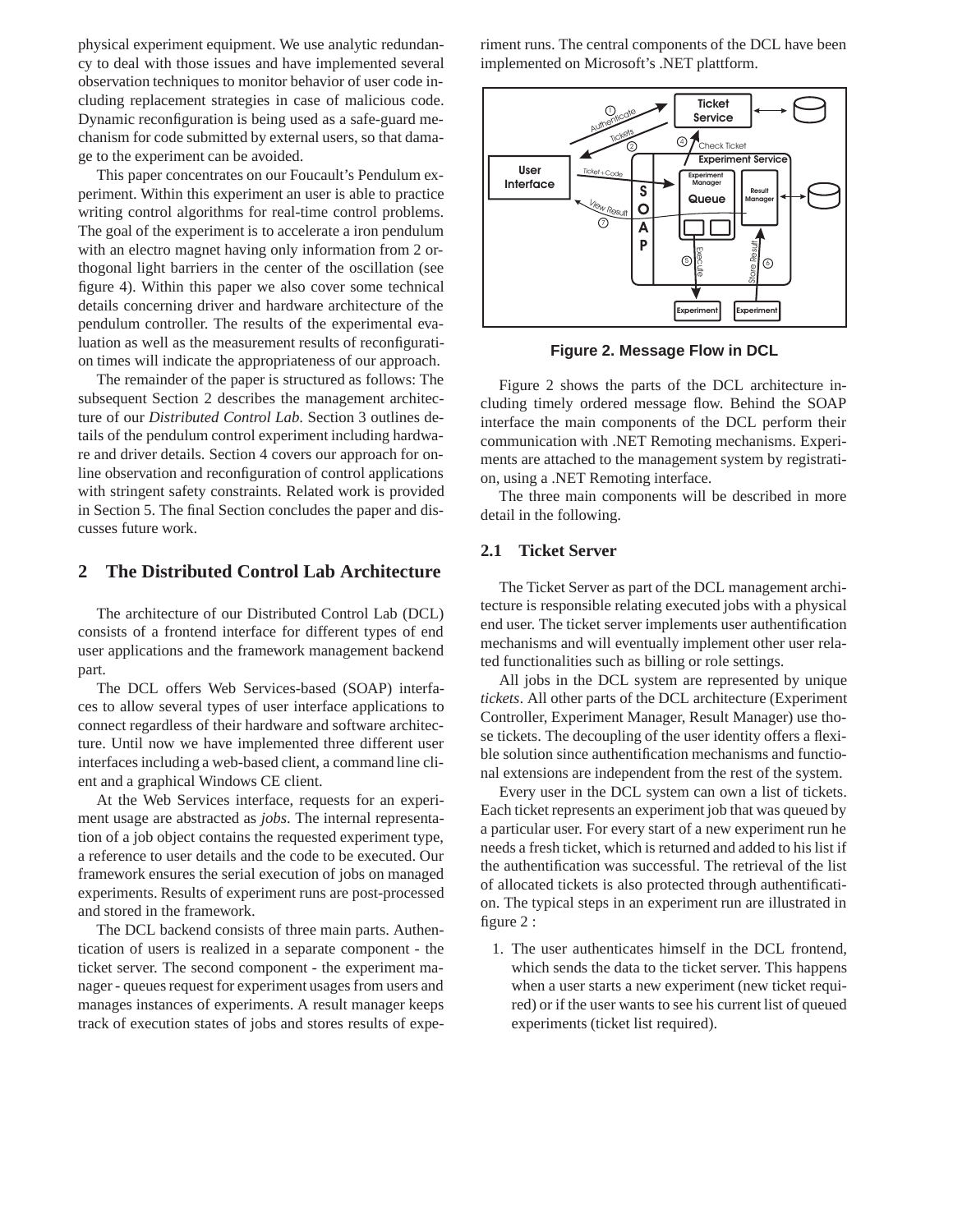- 2. After a successful authentification the ticket server sends the requested information back to the frontend.
- 3. Based on this information the frontend is now able to use the *Experiment Service* SOAP interfaces for the chosen action.
- 4. The *Experiment Service* checks the given ticket for its validity, e.g. the ticket expiration status. This could also be used for other kinds of external user restrictions.

The list of tickets is hold in a database table. Data integrity is assured through regular database mechanisms (transactions, backup functions). There are two relevant tables, one with the tickets already allocated and another table with the possible users.

The user authentification is performed through checks to a Windows 2000 Active Directory [2]. This prevents the DCL architecture from managing the user accounts dedicated from the surrounding authentification environment (in our case the DISCOURSE VPN network [1]). This would otherwise lead to the usual problems of duplicated user databases (e.g. password synchronization). In case of an authentification request the ticket server first looks into his user table to check if this user is generally allowed to work with the DCL. In the positive case the password is checked against the Active Directory and the requested data is returned.

#### **2.2 Experiment Manager**

The *Experiment Manager*is the central component of the DCL management backend. It manages experiments and serializes access to them. Single instances of experiments can be grouped to allow load balancing for the experiment instances. Groups of experiments are known as experiment types. Experiments have to register at the *Experiment Manager* and are able to set experiment details, e.g. the time that is needed by the experiment to recover to its initial state between two job runs. When a job request arrives at the *Experiment Manager* and an experiment of the requested type is available the code of the job is send via the interface *IDCL-Control* to the experiment. *IDCLControl* contains methods to download code, start, stop experiment execution and methods to query state information of the experiment. If no experiment is available the request is queued as a job in a per experiment type data structure. The code will be compiled as part of the physical experiment. In case of compilation errors compiler messages will be send to the result manager and can be viewed by the users. After successful installation on the physical experiment the experiment execution is started.

The execution results, recorded during the experiment, will be finally send to the result manager. Runtime error messages are stored and provided to the user.



**Figure 3. Job States in the DCL**

Figure 3 shows the states a job cycles through.

#### **2.3 DCL Experiment Controller**

An *Experiment Controller* manages one physical experiment. At startup it registers itself at the *DCL Experiment Manager* passing its logical name, experiment type and an *Unified Resource Locator* (URI) as unique identifier for .NET remoting calls.

Within the *Experiment Controller* user programs are executed and observed for correct behavior. In order to prevent malicious code from damaging our physical equipment several mechanisms for control of user programs are applicable. The mechanisms can be grouped into categories. Each category can be applied at certain times during the experiment execution - some of them before code is compiled, others during runtime of the experiment.

#### **2.3.1 Code-based security enabling methods**

Before a user program is compiled it can be checked for dangerous code segments. In most cases a lot of errors can be found using this methods, but e.g. pointer operation in C-style languages are still a problem. This can be solved by a limitation of language facilities, since the prohibition of pointers and recursion enables a better pre-compilation check of user code. We have implemented and integrated a language framework called *Robot Control Language (Ro-CoL)* to program Lego Mindstorm Robots. Using a special syntax a lot of potential user code errors can be found in advance.

#### **2.3.2 Simulation of experiments**

Before the execution on the physical hardware an experiment could be run on a simulator. We have implemented simulator for our pendulum experiment, but an exact simulation of the magnetic field of the coil is very complex. For the Lego robots we also have implemented a simulator and are able to recognize in advance if the robot leaves a defined operation area. The simulation approach looks very promising and will be focused in future work.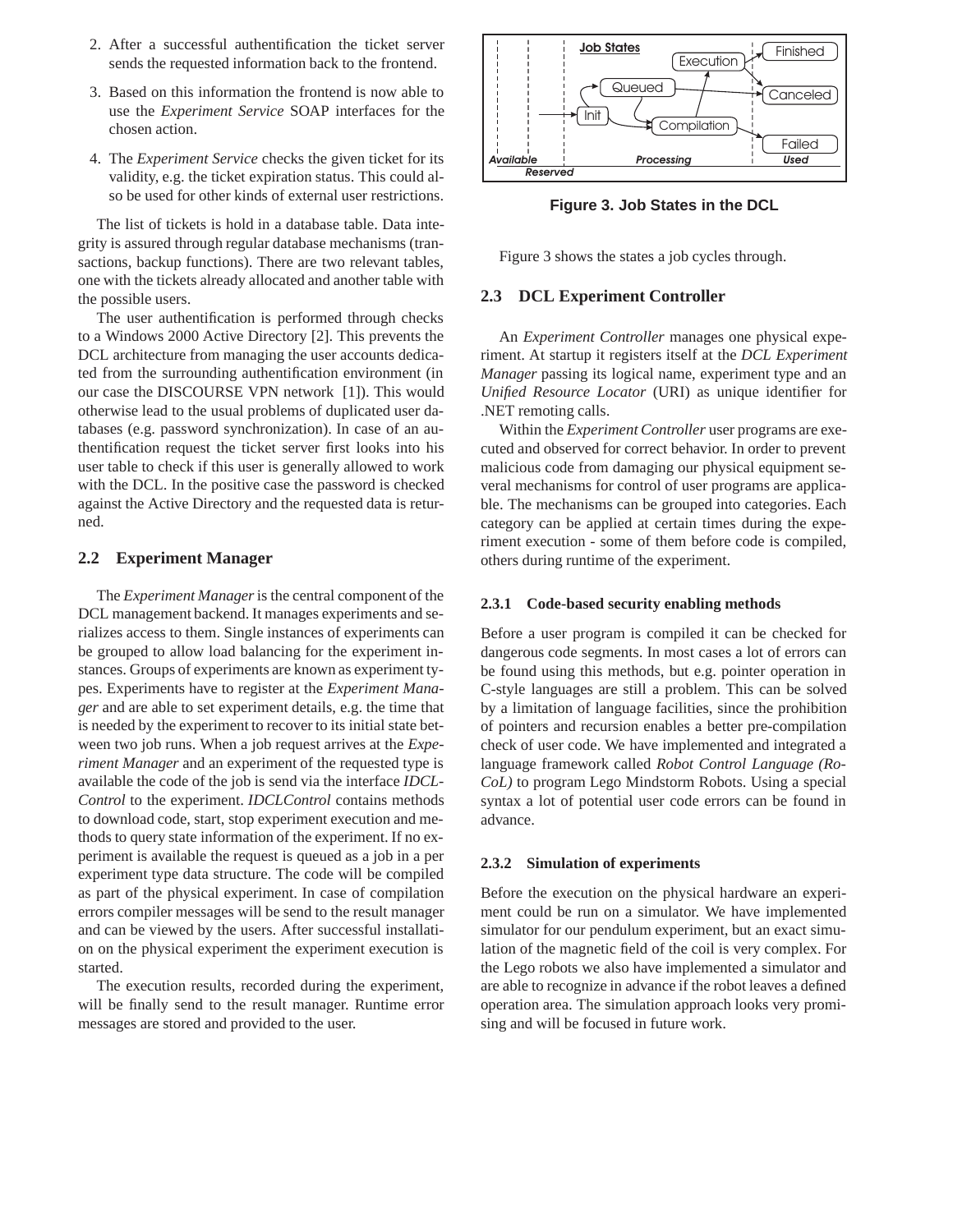### **2.3.3 Runtime-based security and fault tolerance methods**

The most powerful method is the runtime observation of user control algorithms. In case of abnormal behavior of user code it can be replaced by a well-known verified safety controller. We have developed a framework for dynamic reconfiguration that is able to realize such a replacement. This technique will be discussed in more detail in section 4. The reconfiguration times realized with our framework are satisfactorily enough to allow valuable runtime security checks.

# **2.4 Result Manager**

The *Result Manager*stores status information and results from experiment runs in the file system and a database. Results can be as simple as console outputs of the result of a calculation but can also be complex state flow recordings or videos recording during experiment execution. The result manager handles all of them as simple byte streams, whereas the frontend of the DCL is responsible for generating viewable output. The result manager also keeps track of the states of experiment runs. A low priority thread thread writes these internal structures to a database to be able to recover the management service in case of faults.

# **2.5 Frontends for the DCL**

The open frontend interface of the DCL, based on the widely adopted SOAP standard, facilitates several types of client applications. Depending on the properties and technical restrictions of the client regarding to graphical, computational and bandwith capabilities there should be always an appropriate display of job submission interfaces and experiment results.

The primary frontend is realized as an ASP.NET web interface. ASP.NET is a web application environment based on the .NET framework by Microsoft. Because of its seamless integration of web services functionality it can act as powerful client for our DCL management architecture. The actual version contains several features :

- *•* Overview and detailed informations for all experiment types
- *•* Live movie stream from the experiment area for immediate user feedback
- *•* Support of incremental code development for the experiment, alternately usage of existing example code snippets
- State informations for already finished or queued jobs
- *•* Result presentation in several ways regarding to the experiment type (data value files, state diagrams, Flash movie)
- *•* Special administration mode for job cleanup and other maintenance tasks
- *•* Screen layout adaption to fulfill differing user needs

As part of a students' project, we have implemented a client for a Pocket PC running Microsoft Windows CE 3.0. This application offers most of the features that are available in the web interface, even with the restricted conditions of the device regarding to screen size, missing keyboard support and networking bandwidth.

Additionally there is a command line based interface with the main purpose to enable the fast and semiautomated submission of many job requests in a bunch. With the help of such an interface the DCL can be tested for robustness and availability in the case of high-load situations.

We are planning to develop more client interfaces on top of other mobile hardware through the usage of SOAP capable frameworks like the Java MicroEdition for mobile phones. Ongoing work concentrates on support of live video on Windows CE devices.

# **3 Pendulum Control Experiment**

This section will cover one of the first experiments installed in the DCL. It is a pendulum control experiment, following the idea of a Foucault's Pendulum [5, 4]. The experiment consists of a pendulum with an iron ball swinging over an electromagnet. Two orthogonal light barriers provide information about the balls position. The goal of the experiment is to switch the magnet on or off at the correct moment in order to keep the pendulum swinging. Users can practice to find algorithms optimized for minimum energy consumption or accelerating to a maximum amplitude within a given time. Figure 4 shows a first installation of the pendulum at the HPI. One is able to see the red iron ball, the coil and the laser beams.

In the following part the hardware, driver and control architecture of the pendulum will be explained.

# **3.1 Driver / Hardware Architecture of the Pendulum Controller**

In the pendulum experiment feedback is given by two photoelectric sensors using laser beams positioned above the magnet perpendicular to each other. The user program is provided with timing information about when the iron sphere at the end of the pendulum arm enters and leaves the light beams. Exact timing is achieved by using special hardware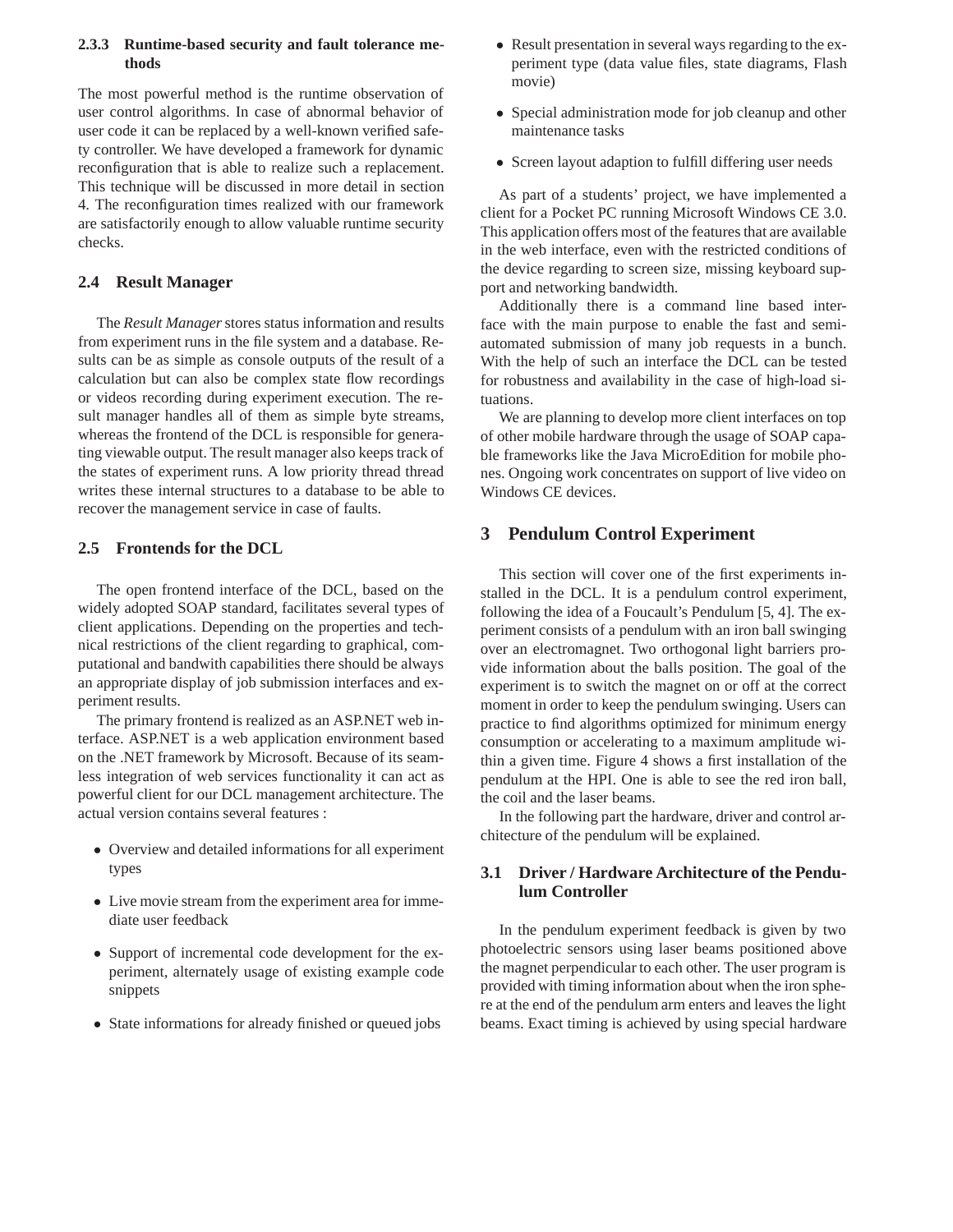

**Figure 4. Pendulum Experiment at HPI**

which samples the light sensors and outputs magnet activity information at a constant rate of 10kByte per second. The device, which is connected via USB, contains FIFO memory which has to be filled (and emptied) by a Windows 2000 user space process. The FIFO size is 1kByte in both directions, so the operating system has to be able to schedule the servicing task at least every 100ms to write (read) 1kByte. This is routinely achieved with a .NET program running on a Pentium III 800MHz Windows 2000 Workstation computer which has no other task to perform. Unfortunately, the FIFO memory introduces a time latency in read and write direction of about 0.1 seconds each. For a real-time control application like the pendulum experiment this is a big disadvantage, because the user program cannot act directly on events received by the photo sensors - the latency is too large. In this case, the algorithm calculates the magnet switching commands for the next pass of the iron sphere.

### **3.2 Controlling the pendulum**





Users can access the pendulum hardware via a special interface, which is provided by the user space process that fills the FIFO memory of the hardware device. The process translates streaming FIFO-data into events, which are stored in a queue and vice versa. In the pendulum experiment events are changes of the light barrier and commands to the electro magnet (on/off).

Figure 6 shows the interface of the pendulum controller. The user of the experiment is able to get events from the light barriers using the *GetNext()* method. The method returns data indicating the source of the event, on/off, and the time the event occurred. Using the function *SendEvent* one is able switch the magnet on and off. A timestamp indicates when the magnet has to be switched. Depending on the control architecture this must be at least 10 ms in future because of the described buffering. The function *GetTime()* returns the current time counter of the system. The pendulum interface provides an easily usable access to the experiment. So users can concentrate on the development of effective control algorithms.

The pendulum experiment controller allows to compile C#-code given by users of the DCL and supports a connection to the physical control architecture. Figure 5 demonstrates the usage of the pendulum interface. The program excerpt demonstrates how the magnet can be controlled using information from the light barriers. The code will enable the magnet for about a quarter second right after the pendulum enters the light barrier.

| while(true)                                                  |
|--------------------------------------------------------------|
|                                                              |
| // get next event                                            |
| ControlEvent ev = pendulum.GetNext();                        |
| if (ev. state == 1) // pendulum enters light barrier         |
|                                                              |
| // switch magnet on                                          |
| pendulum.SendEvent(new ControlEvent(ev.timestamp+1000,0,1)); |
| // switch it off after 5/23 seconds                          |
| pendulum.SendEvent(new ControlEvent(ev.timestamp+6000,0,0)); |
|                                                              |
|                                                              |
|                                                              |

**Figure 6. Example: Pendulum Control**

After submission of control code, the user can view a lot results of his experiment run including its output to console and a state flow of important variables.

Figure 7 shows the result of an executed user control algorithm. The blue line represents the ground speed over time during user control. One can see that it increased intensely in the beginning. At the end of time increase of ground speed was weaker. The red line indicates the energy that has been used over time. One can see in the diagram, that the used algorithm constantly accelerated the pendulum with linear energy usage.

The following section covers how a controllable state of the pendulum can be assured at each time, even in the presents of erroneous user code.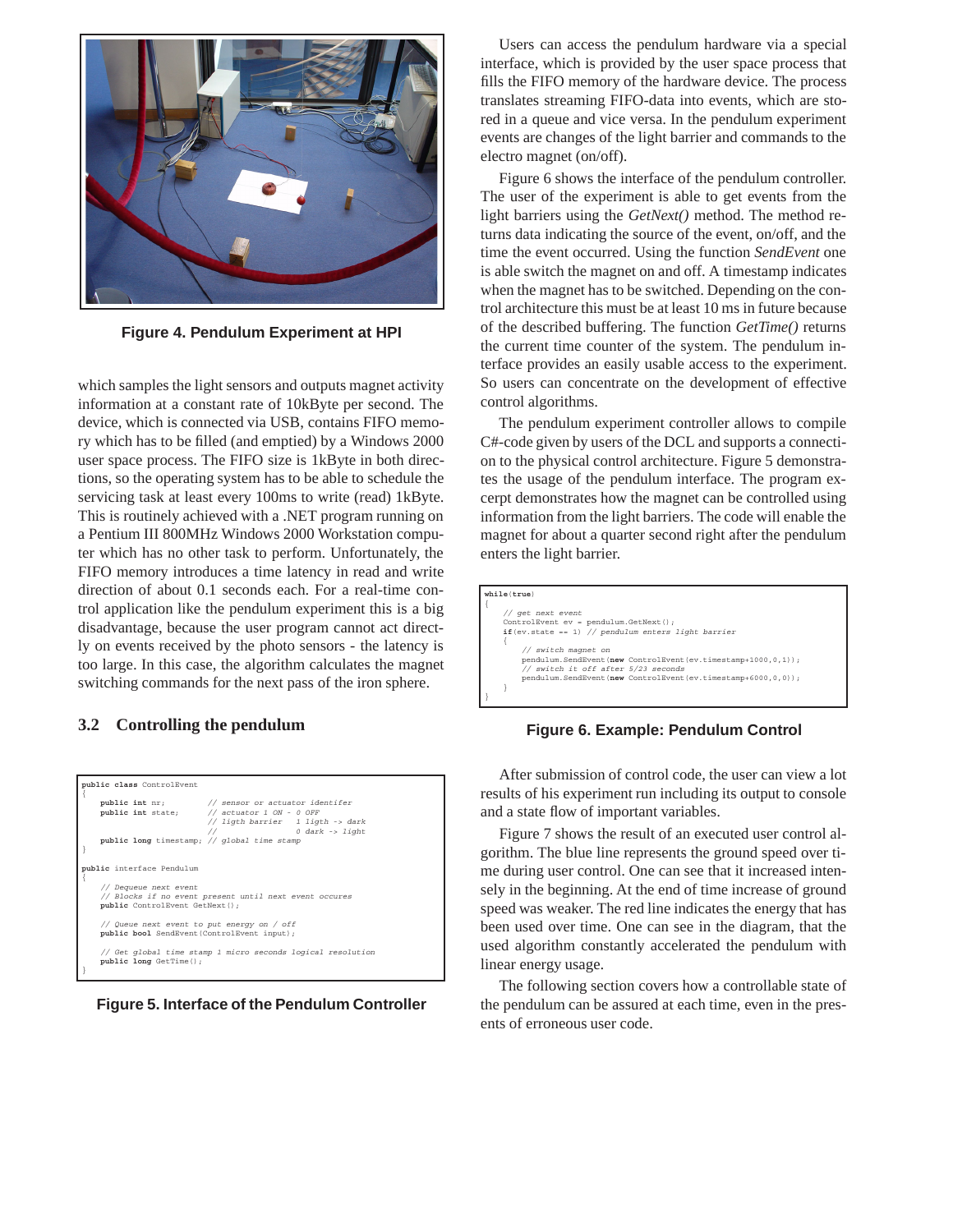

**Figure 7. Results of a Pendulum Experiment**

# **4 Dynamic Reconfiguration for Fault Tolerance and Security**

In order to prevent malicious code damaging our experiment equipment, executed user programs are monitored during their runtime. If a dangerous situation is detected the user program has to be replaced with a verified safety controller which is able to preserve a stable state of the experiment.

The introduced pendulum experiment can get out of control in several ways: If the amplitude of oscillation decreases too much, no correct position information of the pendulum can be delivered, because the ball would block light barriers all the time and could not trigger change events. The control of the pendulum would be lost. In addition too long runtimes of the electromagnet could cause heat damage of physical equipment. The runtime of user control programs must be limited as well because of fairness issues to other users.

The safety controller of the pendulum experiment has to be activated in the following situations:

- the available time has expired
- the pendulum falls below a critical amplitude (energy) - so it could not be kept swinging
- *•* user cancels program execution
- the user program terminates out of any reason
- the available energy has expired

If one of these dangerous situation is detected the user code will be replaced by the safety controller using dynamic reconfiguration.

We have developed a framework for dynamic reconfiguration using a XML-based configuration description languages. Profiles can be defined to map various system conditions and environmental settings to defined application configurations. Our reconfiguration framework is able to change an application configuration during runtime if significant changes are detected. The main part of the framework, the configuration manager is able to monitor environmental setting using reusable observer components. In addition it is able to monitor states of components and is able to detected component crashes. This is realized by the observation of the runtime structure of the component (process,thread).

The used algorithm for dynamic reconfiguration is based on an approach of M. Wermelinger [12]. The algorithms allows for a consistency preserving transition from one configuration of an component-based application to another. In our work we know a configuration of a componentbased application to denote the set of its parameterized components and the connections between them.

In order to reconfigure an application, it has to be turned into a reconfigurable state by blocking connections between involved components in a special order. The algorithm is able to replace, remove and add components as well as to change properties of components during runtime. A detailed description of the used reconfiguration framework can be found in [8, 9]. The latter also contains a detailed performance analysis of the framework based on the Microsoft .NET Platform.

Concerning the pendulum experiment the environmental properties that have to be monitored are the pendulums amplitude, used energy and expired time. The state of the executed user program must be observed as well. We have defined an application profile that assigns a configuration of the pendulum control application to these environmental settings. Within this profile the user-code-control has to be replaced if the monitored settings leave a specified range. The range can be expressed by the specification of min/max-values.

We have implemented a safety controller that runs if no user program component is available. The safety controller executes an effective control algorithm that is supposed to be very stable, but not optimized for low energy consumption or fast acceleration.

Figure 8 shows possible configurations of the pendulum control application. *Configuration 1* represents the control by a safety controller that is known to be working safely. In this configuration only the safety controller is connected to the USB-controller.

*Configuration 2* shows a simple possibility of a control application with a user code code control algorithm. Only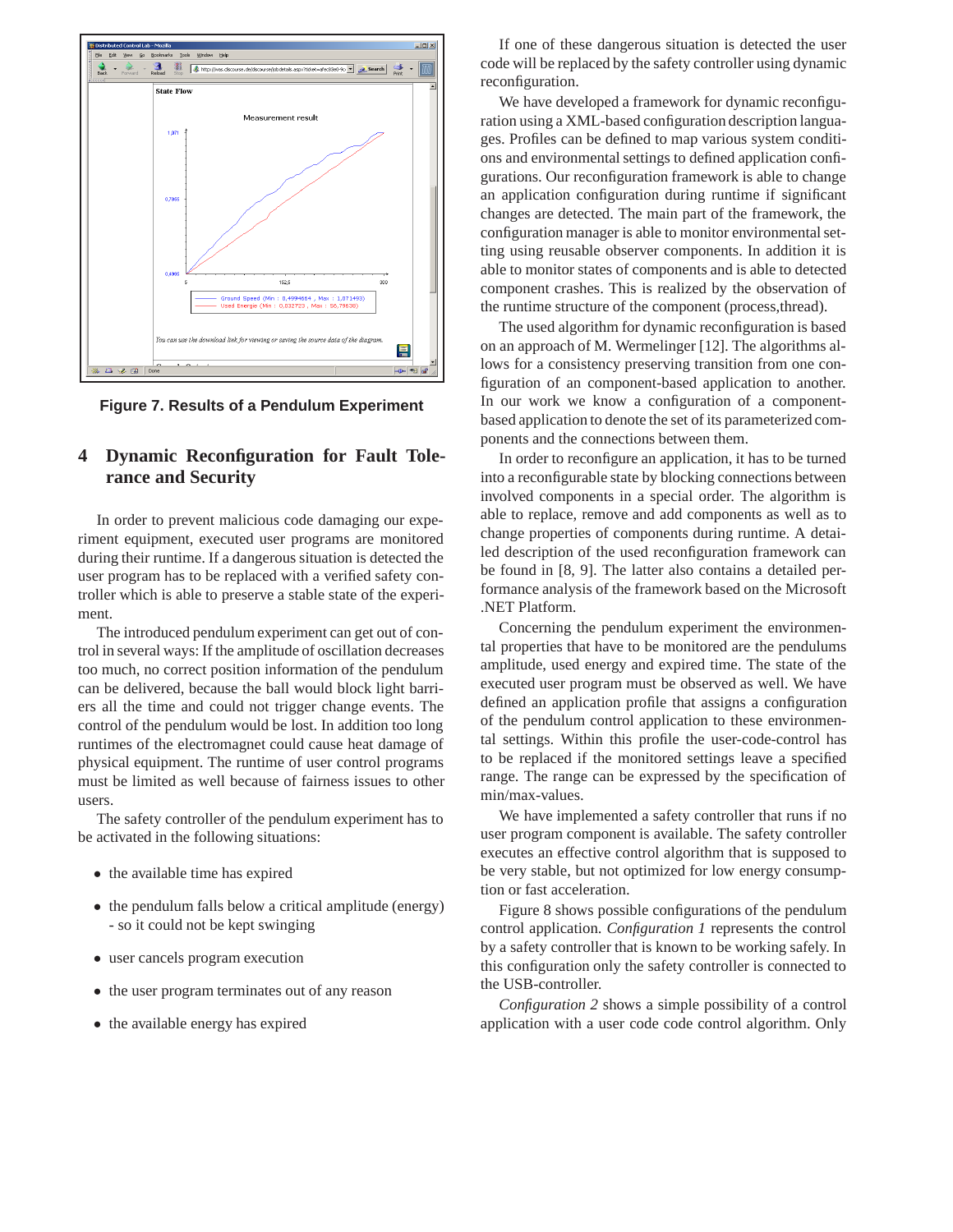

**Figure 8. Configurations of Pendulum Control**

the user program is connected to the hardware. The problem of this configuration is that if the user program fails in some way the time needed to return control back to the safety controller is very long. The safety controller must be started first, has to be connected and restore the current state information of the experiment before it can perform correct control signals.

*Configuration 3* demonstrates a better way for a user control algorithm. The safety controller is still connected (while the user program runs) to the experiment but in a passive mode. A special proxy component forwards only control signals from user code to be send to the experiment but all events from the light barriers are send to the safety controller and the user program. In the case of a failure of the user program the safety controller can immediately take control of the experiment.

All involved components run within separate processes. So component crashes can be detected easily.

### **4.1 Measurements**

To evaluate the appropriateness of our approach we have investigated a worst case scenario for the pendulum control application. We measured the time needed by our reconfiguration framework to restore control of the safety controller (producing correct control events) in case the user control component crashes. We realized this scenario by killing the user process at a defined point in time. We used the *high resolution performance counter* of the *Win32-API* for our measurements. Looking back to figure 8 we tested the transition from *Configuration 3* to *Configuration 1*.

Figure 9 shows our measurement results. The diagram shows the measurement distribution of about 1000 measurements. One can see that the take-over takes averagely about 46 ms. The values scatter about 15 ms around this average value. This scatter is caused by the detection of the killed process - the observation of certain values need some kind of polling. The value of 15 ms is exactly the the minimal



**Figure 9. Histogram of Reconfiguration Times to React on Failed User Programs**

poll time reasoned by the resolution of the system clock.

We have also measured transition from *Configuration 2* to *Configuration 1*. The need to load the safety controller causes additional 700 ms. Furthermore the safety controller would have to measure the current state of the experiment first, which takes at least a complete period of the oscillation of the pendulum.

Our measurements showed that our reconfiguration framework provides a sound foundation for online observation of user control algorithms in our *Distributed Control Lab*.

# **5 Related Work**

Web-based eLearning and online laboratories became more and more focus of research in the last years. There are several real world examples available. Most of them concentrate on the provision of experiments with expensive control hardware.

The VVL (german: Verbund Virtuelles Labor) project at University Reutlingen / Germany [11] focuses on an eLearning environment in the context of automation systems. They offer experiment with CAN bus installations, industrial robots and Java-based control logic simulations. The project is primarily intended for automation engineering students and for computer science students.

The Virtual Lab at University of Hagen [10] offers educational experiments in control engineering.The project is a cooperation over three german universities (Bochum, Dortmund, Hagen). At the moment there are several robot based experiments. One of their primary goals is to avoid costly transportation of teaching equipment to the participating universities.